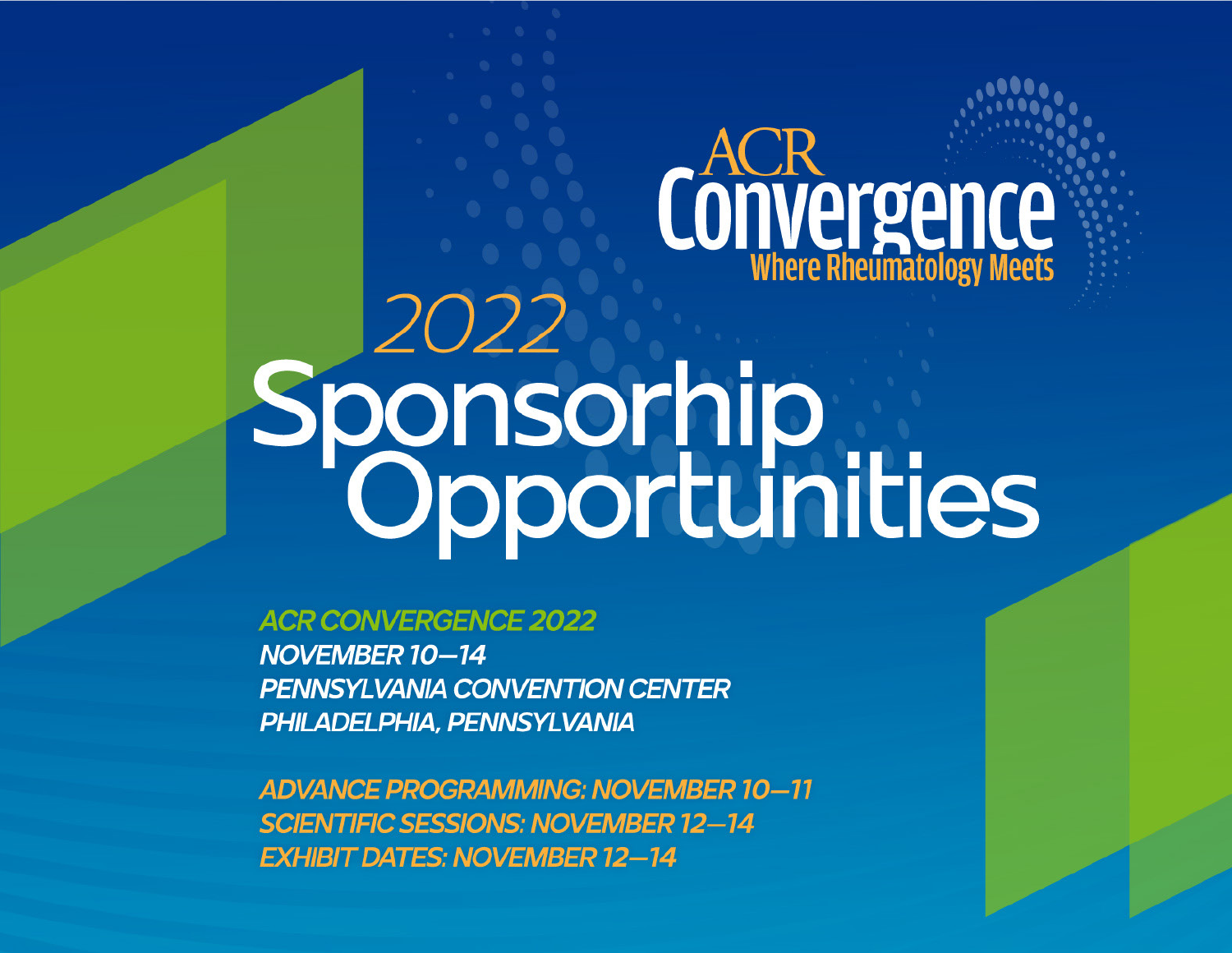*For questions or to secure your sponsorship, please contact [Kat Dennis.](mailto:kdennis%40rheumatology.org?subject=)*

**The ACR offers various tools to enhance the ACR Convergence attendees' experience. We've generated a variety of opportunities for you to support the meeting.**

### *Information on Securing Opportunities*

**n The ACR will coordinate corporate support requests and all right of first refusals.** 

- $\blacksquare$  The ACR releases the right of first refusal and other corporate opportunities to those companies with items under right of first refusal prior to widespread release. Right of first refusal companies are those who secured sponsorships for the ACR Convergence 2020 in-person meeting prior to cancellation.
- **n** Sponsorships falling under right of first refusal will have this symbol:  $\blacktriangledown$
- $\blacksquare$  The ACR will accept right of first refusal on new/existing items at the same time.
- $\blacksquare$  To give all right of first refusal companies ample time to review all opportunities, we will begin accepting requests by email only starting Wednesday, April 13, 2022, at 10:00 AM ET. To ensure fairness to all organizations, please be aware that requests received prior to this date and time will not be accepted.
	- $\Box$  Right of first refusal will be offered where possible. Please note that the opportunities will change from year to year within the convention center and offering right of first refusal may not be possible in a given year.
	- $\Box$  New/existing items are available on a first-come, first-served basis and may not be available when the ACR receives your company's notification.
- $\blacksquare$  Right of first refusal and all sponsorship items not secured by Wednesday, April 20, at 10:00 AM ET, will be released for general consideration to all exhibitors and sponsors.
- Upon election, the ACR will provide a Letter of Agreement (LOA) for signature.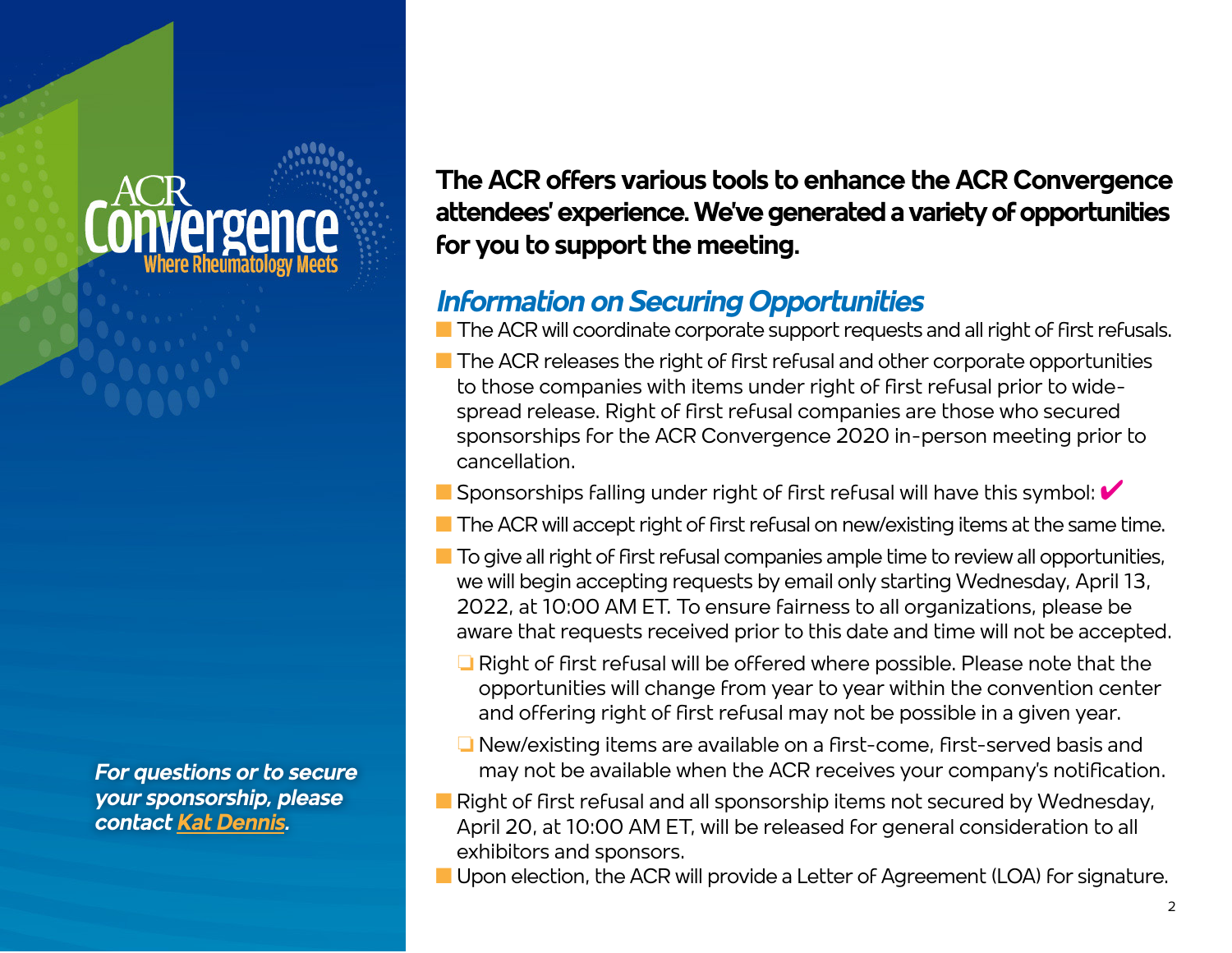*For questions or to secure your sponsorship, please contact [Kat Dennis.](mailto:kdennis%40rheumatology.org?subject=)*

- $\blacksquare$  The ACR will invoice and collect payment for all corporate support opportunities. Payment is due 30 days from invoice date.
- $\blacksquare$  Materials and specifications will be provided once the LOA is signed.
- $\blacksquare$  Any artwork submitted after the final deadline of Tuesday, September 20, 2022, will incur the following change/late fees:
	- 15% change/late fee: September 20–October 5
	- $\square$  25% change/late fee: October 6–14
	- $\Box$  After October 14: Print deadlines have expired. Printing is no longer available

### *Corporate Support Guidelines*

- $\blacksquare$  All opportunities may include corporate and/or product branding messaging, except those specifically noted.
- **n** Supporters are responsible for all design, content, and other sponsordirected graphics for all sponsorships and supporter-provided materials.
- $\blacksquare$  ACR approval is required for all supporter content and design, as well as any supporter-produced materials, in advance of production.
- **n** The ACR is responsible for production, installation, and removal of all sponsorships, signage, banners, and other supporter materials unless otherwise noted in the sponsorship details.
- **n** Development and placement of recognition signage, sponsorships, and other associated materials is at the discretion of the ACR.
- **n ACR Exhibitor Prospectus and Rules and Regulations are applicable and** additional guidelines may apply to specific opportunities.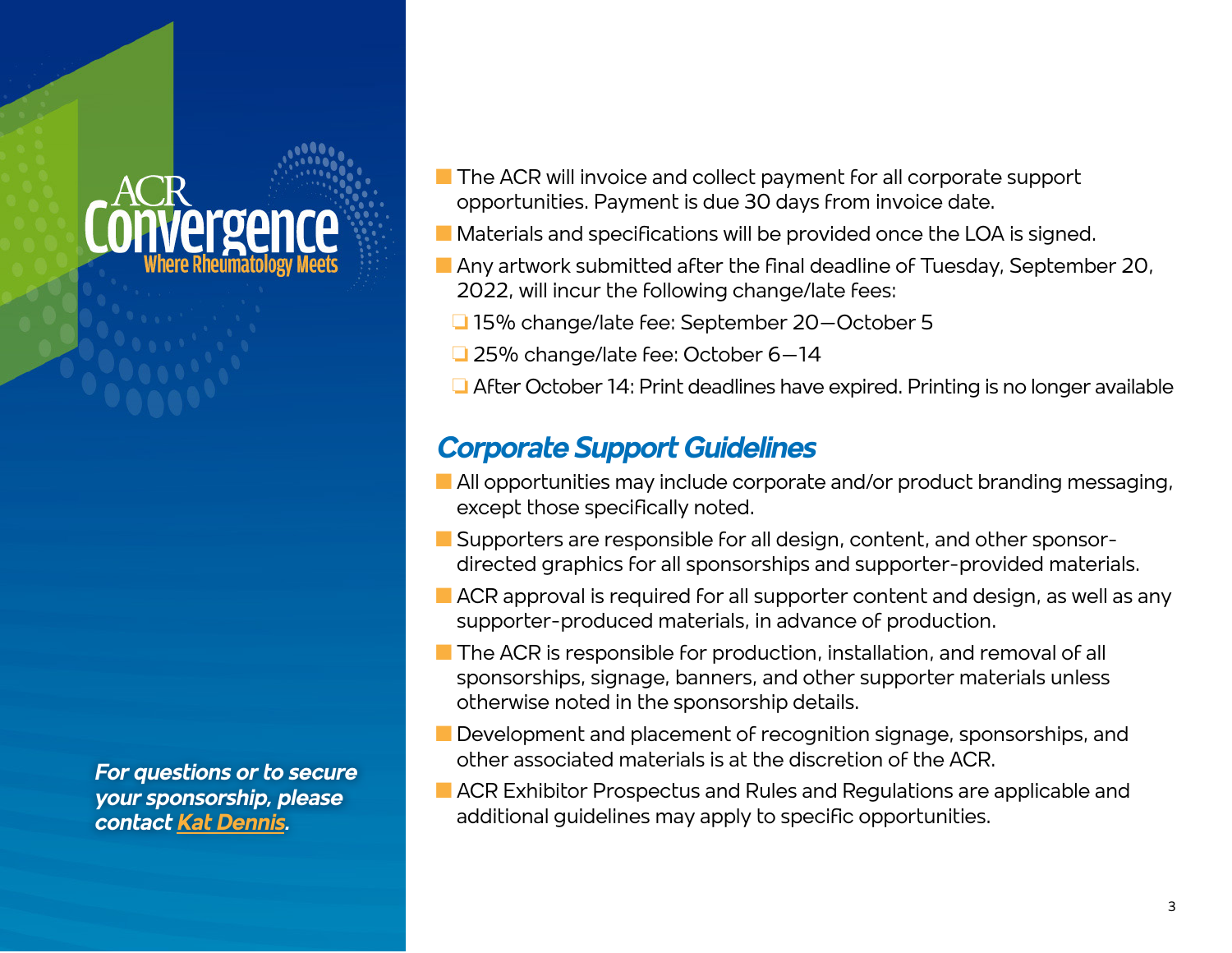# **erger**

*For questions or to secure your sponsorship, please contact [Kat Dennis.](mailto:kdennis%40rheumatology.org?subject=)*

### *Sponsor Benefits and Recognition*

**BENEFITS:** In addition to the unique benefits for each opportunity, all support opportunities include corporate recognition on signage located throughout the convention center, listing in the virtual meeting platform, and listings within the Session Tracker and ACR Convergence Today.

*RECOGNITION:* All opportunities may include corporate and/or product branded messaging, unless specifically noted.

*SUBMIT A NEW SPONSORSHIP:* We welcome innovative ways that you think your organization can add value to the meeting and attendee experience while achieving your organization's visibility and awareness goals. Each exhibiting organization may submit one new sponsorship idea to the ACR for consideration.

**Contact the ACR for more information, specific guidelines and to secure your new sponsorship.**

**Deadlines** (unless otherwise noted) **Materials due:** Monday, September 12, 2022 **Final proof due:** Tuesday, September 20, 2022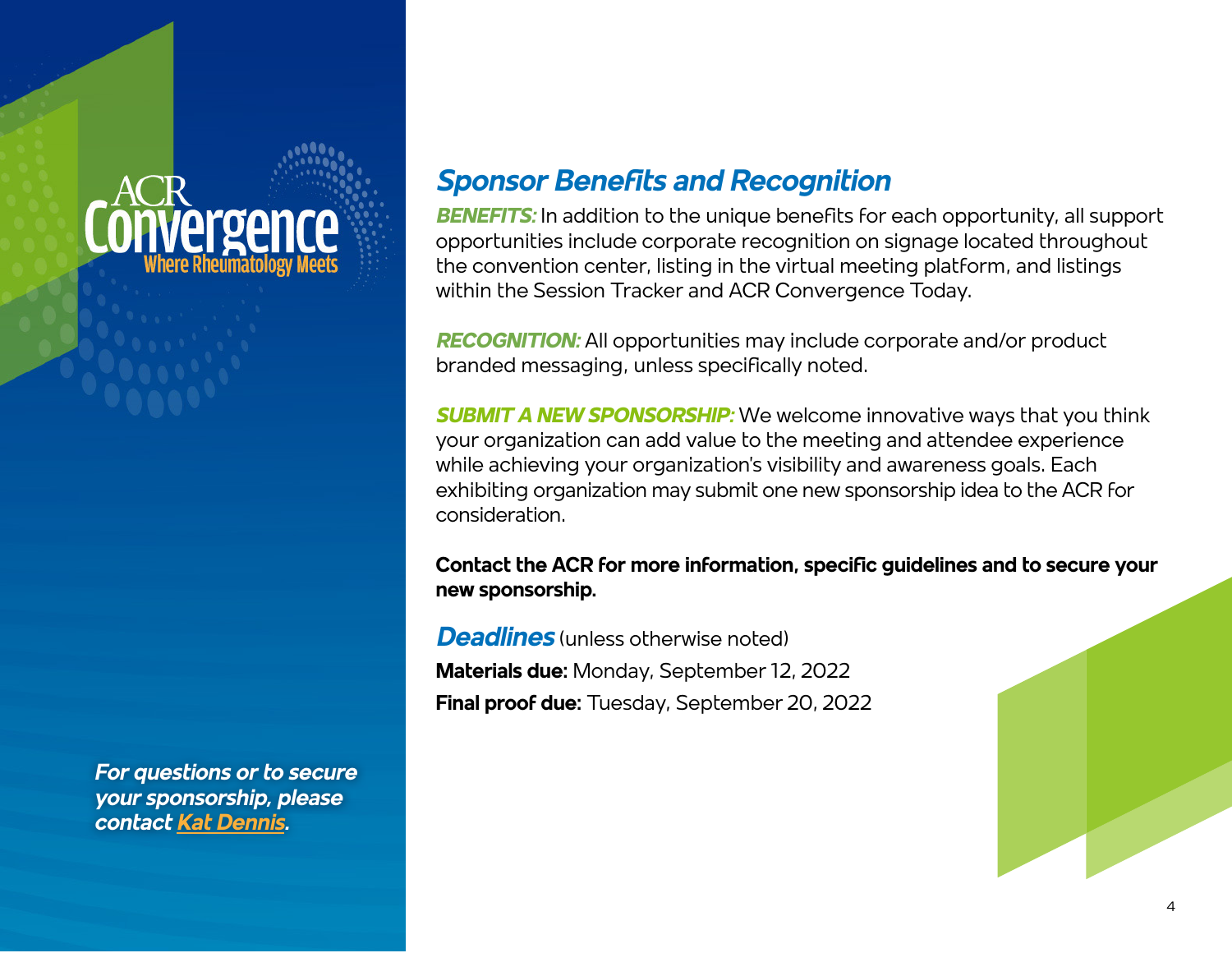# Convergence

*For questions or to secure your sponsorship, please contact [Kat Dennis.](mailto:kdennis%40rheumatology.org?subject=)*

#### **Welcome attendees to ACR Convergence with advertising throughout the Pennsylvania Convention Center.**

#### **[View Locations](https://www.rheumatology.org/Portals/0/Files/Annual-Meeting-Banner-Escalator-Cling-Sponsorship.pdf?ver=NbYpjYiR3SOOA_DaHTDxsQ%3d%3d) of Banners, Window Clings, and Escalator Runners**

| <b>LOCATION</b>                      | <b>TYPE</b>                | <b>QTY</b>     | <b>DIMENSIONS</b>              | <b>SS/DS</b> | <b>LOCATOR</b><br><b>CODE</b> | <b>SUPPORTER FEE</b> |  |  |  |  |
|--------------------------------------|----------------------------|----------------|--------------------------------|--------------|-------------------------------|----------------------|--|--|--|--|
| <b>BANNERS</b>                       |                            |                |                                |              |                               |                      |  |  |  |  |
| Arch & 13th Street Lobby             | <b>SOLD</b>                | $\mathbf{1}$   | 142" x 64"                     | <b>SS</b>    | 16B1                          | \$75,000             |  |  |  |  |
| Arch & 13th Street Lobby             | <b>SOLD</b>                | $\mathbf{1}$   | 285" x 64"                     | <b>SS</b>    | 16B2                          | \$85,000             |  |  |  |  |
| 12th & Arch Street Lobby             | <b>SOLD</b>                | $\mathbf{1}$   | 149" x 64"                     | <b>SS</b>    | 26B1                          | \$75,000             |  |  |  |  |
| 12th & Arch Street Lobby             | <b>SOLD</b>                | $\overline{1}$ | 287" x 64"                     | SS           | 26B2                          | \$85,000             |  |  |  |  |
| 12th & Arch Street Lobby             | <b>SOLD</b>                | $\mathbf{1}$   | 287.5" x 64"                   | SS           | 26B3                          | \$85,000             |  |  |  |  |
| ✔ 1101 Arch Street: Hall C & D Lobby | <b>SOLD</b>                | $\mathbf{1}$   | 72" x 120"                     | <b>DS</b>    | 75A3                          | \$80,000             |  |  |  |  |
| ✔ 1101 Arch Street: Hall C & D Lobby | Banner                     | $\mathbf{1}$   | 72" x 120"                     | <b>DS</b>    | 77A3                          | \$80,000             |  |  |  |  |
| ✔ 1101 Arch Street: Hall C & D Lobby | <b>SOLD</b>                | $\mathbf{1}$   | 72" x 120"                     | <b>DS</b>    | 79A3                          | \$80,000             |  |  |  |  |
| ✔ 1101 Arch Street: Hall A & B Lobby | <b>SOLD</b>                | $\mathbf{1}$   | 72" x 120"                     | <b>DS</b>    | 83A3                          | \$80,000             |  |  |  |  |
| 1101 Arch Street: Hall A & B Lobby   | <b>SOLD</b>                | $\mathbf{1}$   | 72" x 120"                     | <b>DS</b>    | 85A3                          | \$80,000             |  |  |  |  |
| 1101 Arch Street: Hall A & B Lobby   | <b>SOLD</b>                | $\mathbf{1}$   | 283" x 123"                    | SS           | 89A1                          | \$75,000             |  |  |  |  |
| 1101 Arch Street: Hall A & B Lobby   | <b>SOLD</b>                | $\mathbf{1}$   | 283" x 123"                    | <b>SS</b>    | 89A2                          | \$75,000             |  |  |  |  |
| 1101 Arch Street: Hall A & B Lobby   | <b>SOLD</b>                | 1              | 283" x 123"                    | SS           | 89A3                          | \$75,000             |  |  |  |  |
| <b>ELEVATOR CLING</b>                |                            |                |                                |              |                               |                      |  |  |  |  |
| Arch & 13th Street Lobby             | Elevator<br>Cling          | $\overline{2}$ | 53.50" x 90"                   | SS           | 17A1, 17A2                    | \$35,000             |  |  |  |  |
| <b>ESCALATOR RUNNERS</b>             |                            |                |                                |              |                               |                      |  |  |  |  |
| <b>Broad Street Entrance Lobby</b>   | <b>SOLD</b>                | 1              | 15" x 112'                     | SS           | 5R                            | \$40,000             |  |  |  |  |
| Arch & 13th Street Lobby             | <b>SOLD</b>                | $\mathbf{1}$   | 15" x 67'                      | <b>SS</b>    | 13A1                          | \$45,000             |  |  |  |  |
| 12th & Arch Street Lobby             | <b>SOLD</b>                | $\mathbf{1}$   | 16" x 62'7"                    | SS           | 29A                           | \$45,000             |  |  |  |  |
| 12th & Arch Street Lobby             | <b>SOLD</b>                | $\overline{2}$ | 16" x 29'9.5"<br>16" x 32'6.5" | SS           | 32A1<br>32R1                  | \$45,000             |  |  |  |  |
| <b>Grand Hall</b>                    | <b>SOLD</b>                | $\mathbf{1}$   | 16" x 57'                      | SS           | 111                           | \$45,000             |  |  |  |  |
| <b>Grand Hall</b>                    | Escalator<br><b>Runner</b> | $\overline{1}$ | 16"x57'                        | <b>SS</b>    | 113                           | \$45,000             |  |  |  |  |
| <b>Terrace Ballroom</b>              | Escalator<br>Runner        | $\overline{2}$ | <b>TBD</b>                     | <b>SS</b>    | n/a                           | <b>TBD</b>           |  |  |  |  |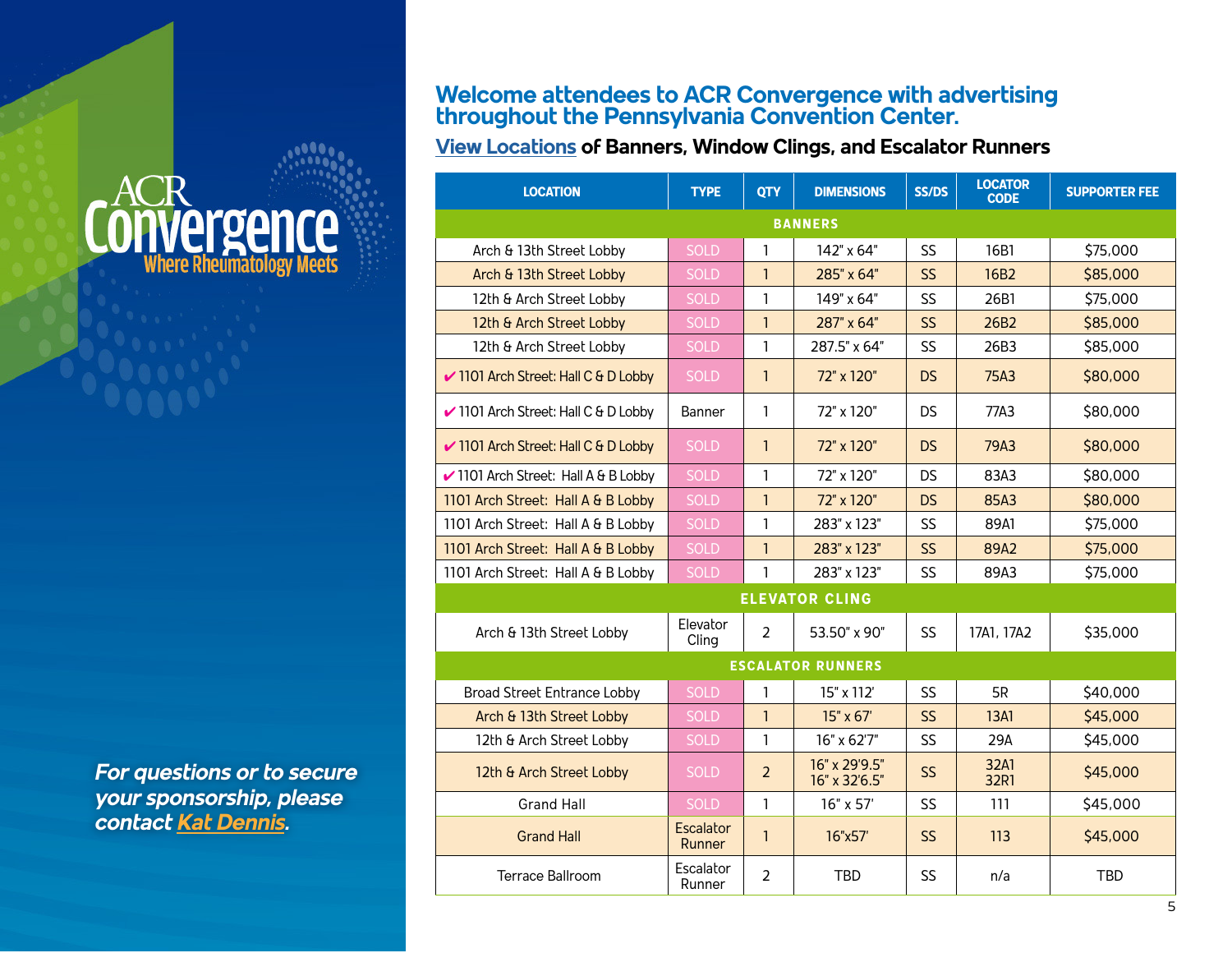

*For questions or to secure your sponsorship, please contact [Kat Dennis.](mailto:kdennis%40rheumatology.org?subject=)*

| <b>LOCATION</b>                              | <b>TYPE</b>            | <b>QTY</b>     | <b>DIMENSIONS</b>               | SS/DS     | <b>LOCATOR</b><br><b>CODE</b>                          | <b>SUPPORTER FEE</b> |  |  |  |  |
|----------------------------------------------|------------------------|----------------|---------------------------------|-----------|--------------------------------------------------------|----------------------|--|--|--|--|
| <b>WINDOW CLINGS</b>                         |                        |                |                                 |           |                                                        |                      |  |  |  |  |
| Arch & 13th Street Lobby                     | Window<br>Cling        | 8              | 42.5" x 117"<br>42.5" x 17"     | <b>SS</b> | 12T1, 12T2,<br>12T3, 12T4<br>12B1, 12B2,<br>12B3, 12B4 | \$50,000             |  |  |  |  |
| Arch & 13th Street Lobby                     | Window<br><b>Cling</b> | 8              | 42.5" x 117"<br>42.5" x 17"     | <b>SS</b> | 12T5, 12T6,<br>12T7, 12T8<br>12B5, 12B6,<br>12B7, 12B8 | \$50,000             |  |  |  |  |
| Arch & 13th Street Lobby                     | <b>SOLD</b>            | 8              | 34.75" x 48"<br>34.75" x 29.25" | SS        | 14A1, 14A2,<br>14A3, 14A4<br>14B1, 14B2,<br>14B3, 14B4 | \$50,000             |  |  |  |  |
| Arch & 13th Street Lobby                     | Window<br>Cling        | 8              | 42" x 117"<br>42" x 17"         | <b>SS</b> | 15T1, 15T2,<br>15T3, 15T5<br>15B1, 15B2,<br>15B3, 15B4 | \$50,000             |  |  |  |  |
| 12th & Arch Street Lobby                     | <b>SOLD</b>            | 8              | 42.5" x 81.5"<br>42.5" x 17.5"  | <b>SS</b> | 27T1, 27T2,<br>27T3, 27T4<br>27U1, 27U2,<br>27U3, 27U4 | \$50,000             |  |  |  |  |
| 12th & Arch Street Lobby                     | Window<br>Cling        | 8              | 42.5" x 81.5"<br>42.5" x 17.5"  | <b>SS</b> | 31T1, 31T2,<br>31T3, 31T4<br>31U1, 31U2,<br>31U3, 31U4 | \$50,000             |  |  |  |  |
| 12th & Arch Street Lobby                     | <b>SOLD</b>            | 8              | 42.5" x 81.5"<br>42.5" x 17.5"  | SS        | 31T5, 31T6,<br>31T7, 31T8<br>31U5, 31U6,<br>31U7, 31U8 | \$50,000             |  |  |  |  |
| <b>ESCALATOR RUNNER/WINDOW CLING PACKAGE</b> |                        |                |                                 |           |                                                        |                      |  |  |  |  |
| 1101 Arch Street                             | Escalator<br>Runner    | $\overline{2}$ | 16" x 392"<br>16" x 358"        | <b>SS</b> | 43A1<br>43B1                                           | \$75,000             |  |  |  |  |
|                                              | Window<br>Clings       | 8              | 42.5" x 81"                     |           | 45E1, 45E2,<br>45E3, 45E4                              |                      |  |  |  |  |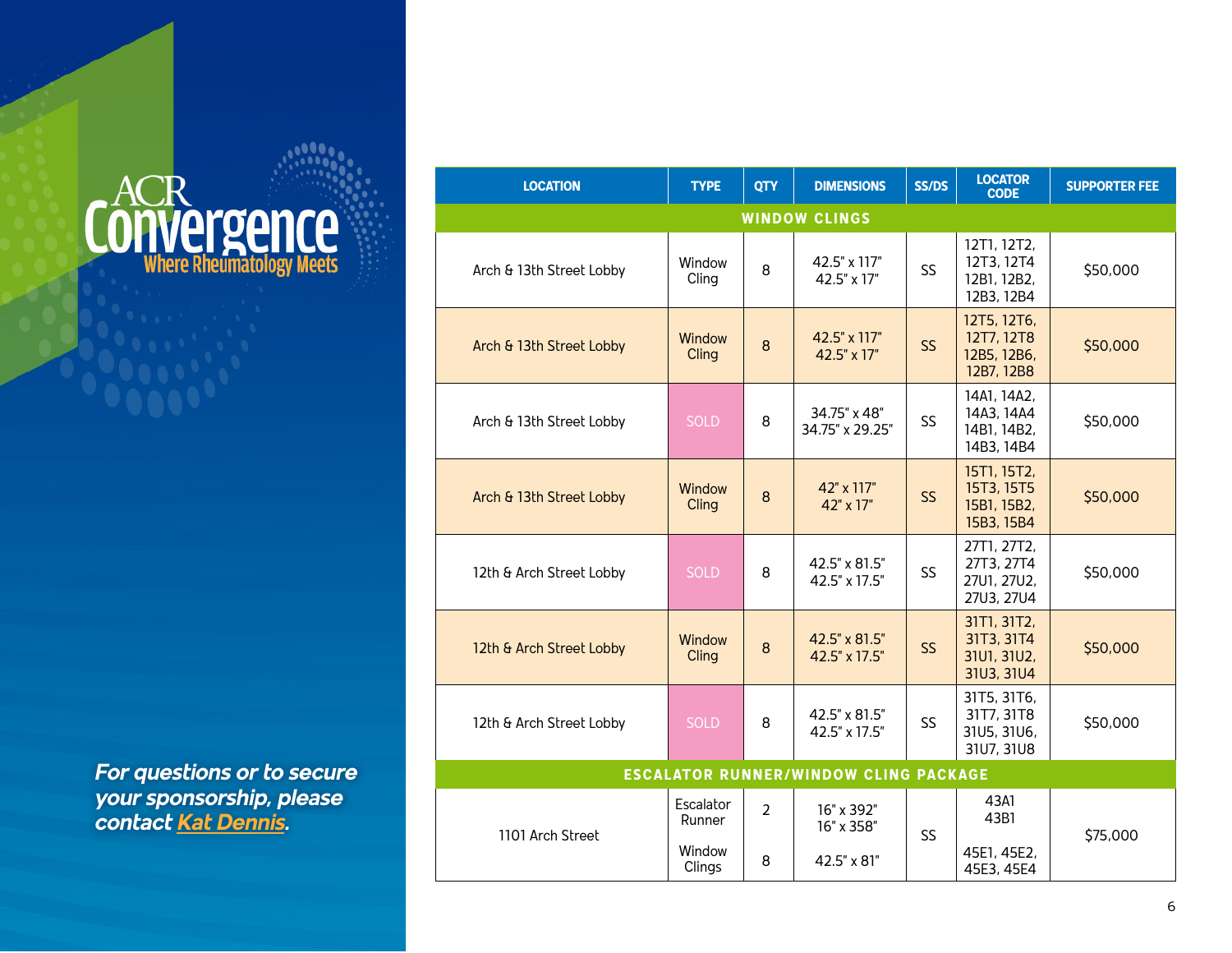# **Prgence**

*For questions or to secure your sponsorship, please contact [Kat Dennis.](mailto:kdennis%40rheumatology.org?subject=)*

### *Exhibit Hall Opportunities* **Exhibit Hall Floor Decals**  $\checkmark$  **SOLD**

#### **Exclusive Opportunity: \$75,000**

Exhibition floor decals will lead attendees from the entrance of the Exhibit Hall to your booth. Depending on the shape, decals are typically 18" x 24" and spaced approximately 15' apart (subject to change based on floor plan).

#### *Benefits include:*

- $\blacksquare$  30–35 floor decals guiding exhibitors from the Exhibit Hall entrance to your booth
- Each floor decal will include your corporate and/or product logo, messaging, and booth number

### **Exhibit Hall Hanging Aisle Signs**  $\checkmark$  **SOLD**

#### **Exclusive Opportunity: \$75,000**

Extend your company's visibility by proudly displaying your corporate logo and/or product messaging on signs hanging in the center of each aisle in the Exhibit Hall. Signs are visible upon entrance to the hall and attendees use them to navigate their visit.

#### *Benefits include:*

■ 12 aisle signs hanging in the Exhibit Hall with product/company branding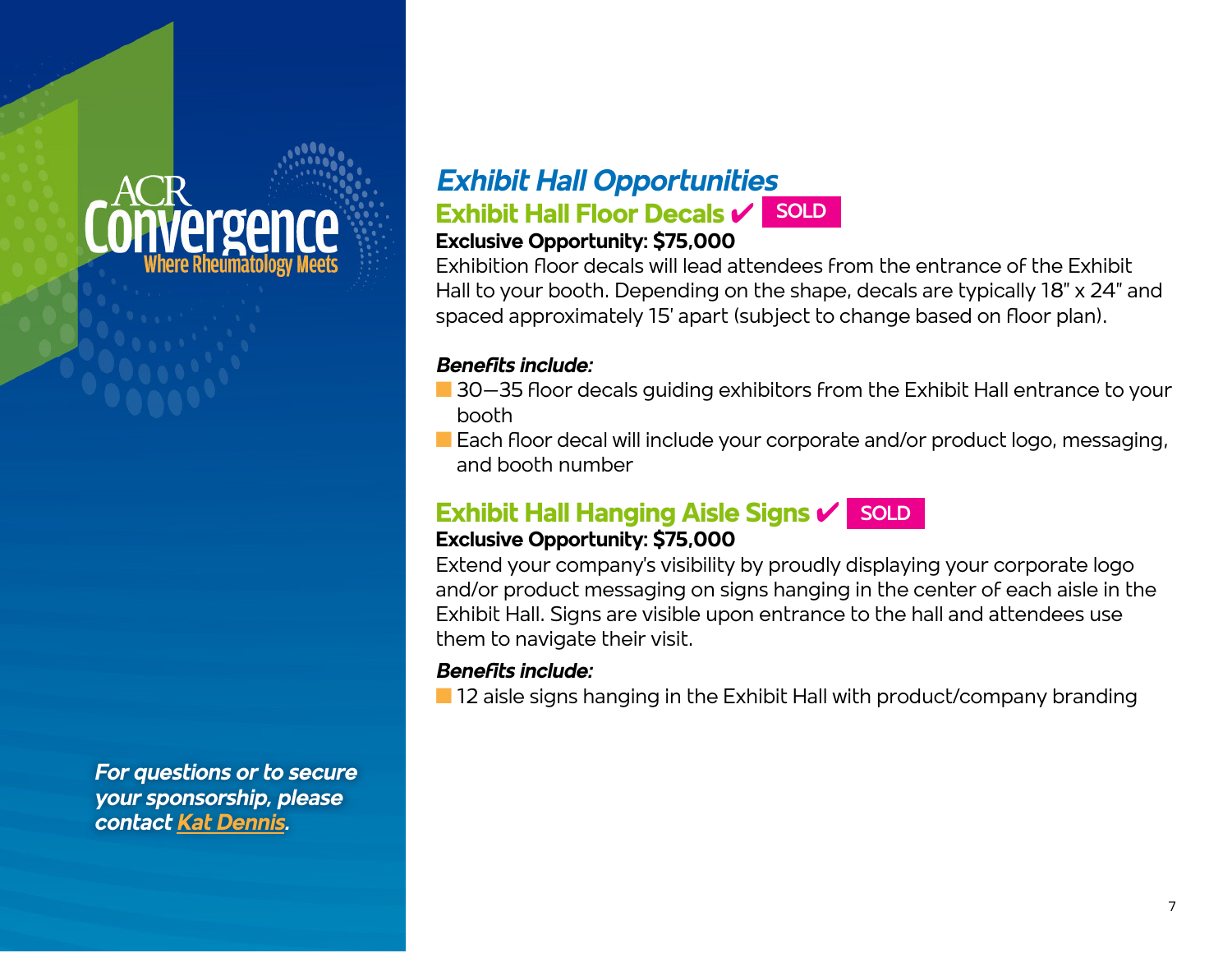*For questions or to secure your sponsorship, please contact [Kat Dennis.](mailto:kdennis%40rheumatology.org?subject=)*

# **Wi-Fi Way** 4 **SOLD**

#### **Exclusive Opportunity: \$115,000**

Wi-Fi Way extends in four directions in the center 10 feet of each main Exhibit Hall aisle. Sprinkled with park benches, cocktail tables, banquet rounds, and carpet, Wi-Fi Way offers attendees a place to connect in the Exhibit Hall.

#### *Benefits include:*

- $\blacksquare$  Corporate and/or product messaging on signage in each aisle
- **n** Corporate and/or product messaging on table skins and bench banners

### **Relax and Recharge Lounge**

#### **Three Opportunities: \$50,000 each; Exclusive Opportunity: \$125,000**

The Relax and Recharge Lounge is a place on the Exhibit Hall floor where attendees can go to unwind and relax. Pavilion features include massage chairs, a community service project, and therapy animals each day.

#### *Benefits include:*

- $\blacksquare$  Signage recognition (product or corporate logo visibility) in the lounge
- Corporate acknowledgement in ACR Convergence Today ad promoting the Relax and Recharge Lounge

#### **Exhibit Hall Snack Breaks** 4

#### **Exclusive Daily Opportunity: \$25,000 daily; 3 days available**

Refreshing snacks and beverages will be available to attendees in high-traffic, common areas of the Exhibit Hall.

#### *Benefits include:*

**n Supporter will be recognized on signage placed near refreshment tables**  $\blacksquare$  Supporter has the option to provide beverage cups and napkins with corporate and/or product logo at their expense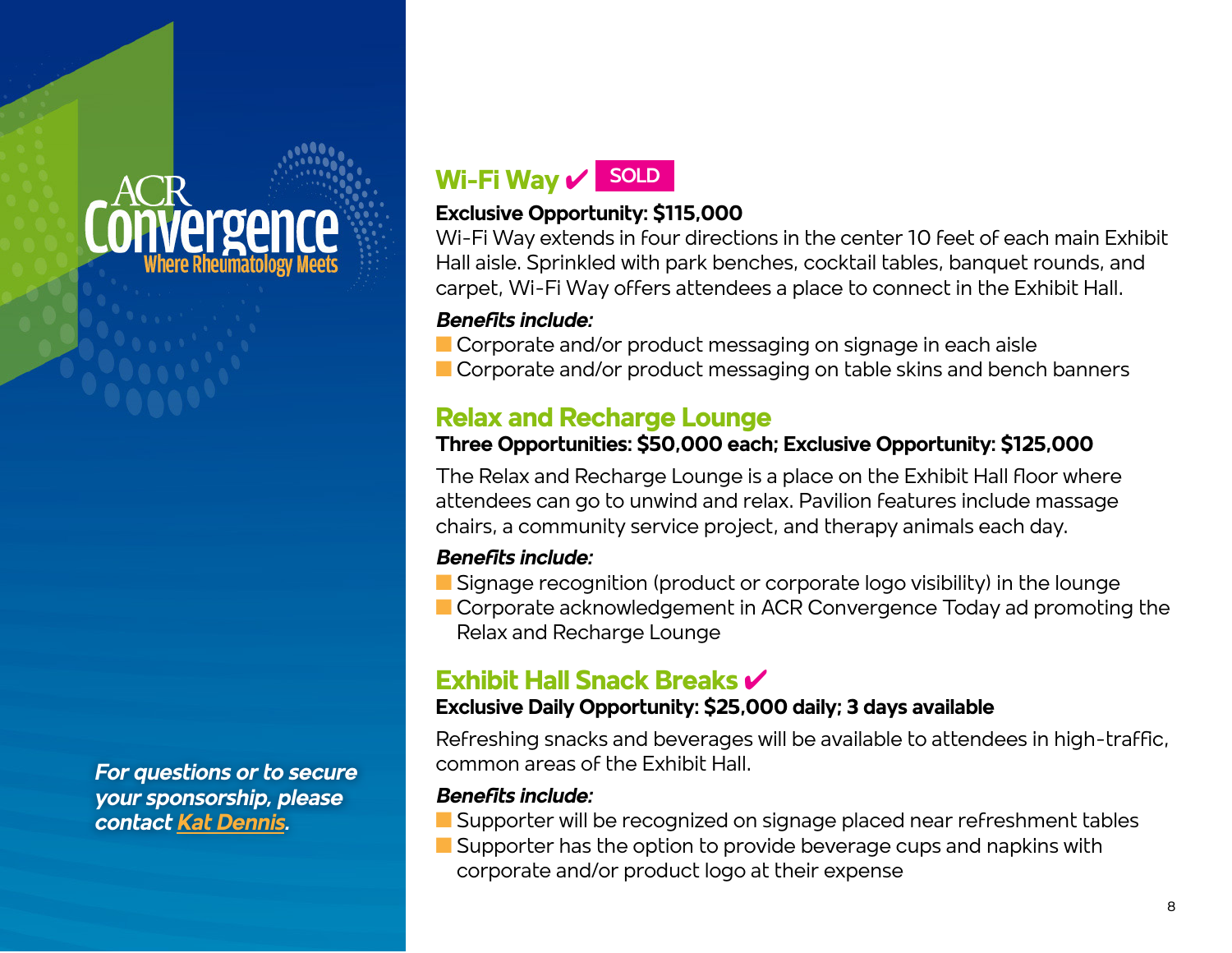# *Iergen*

*For questions or to secure your sponsorship, please contact [Kat Dennis.](mailto:kdennis%40rheumatology.org?subject=)*

### **Exhibit Hall Networking Lounges**  $\boldsymbol{\mathcal{V}}$  **SOLD Exclusive Opportunity: \$40,000**

Two networking lounges located within the Exhibit Hall will offer attendees a relaxing oasis to meet with colleagues. Lounges will be set with sofas, coffee table, and water coolers refilled through the day.

#### *Benefits include:*

- $\blacksquare$  Branded border placed around the perimeter of the networking lounge featuring the sponsor's logo
- $\blacksquare$  Supporter has the option to provide beverage cups and napkins with corporate and/or product logo at their expense

# *Networking Opportunities*

### **Attendee Lounge** 4

#### **Two Opportunities: \$65,000; secure both for \$100,000**

Located above the Grand Hall in the Pennsylvania Convention Center, attendees will be able to relax and connect with colleagues while waiting for their next session. The Attendee Lounge offers comfortable seating and power strips for attendee convenience.

- **n** Branded table clings
- **n** Branded signage
- $\blacksquare$  Option to provide branded tent cards at the supporter's expense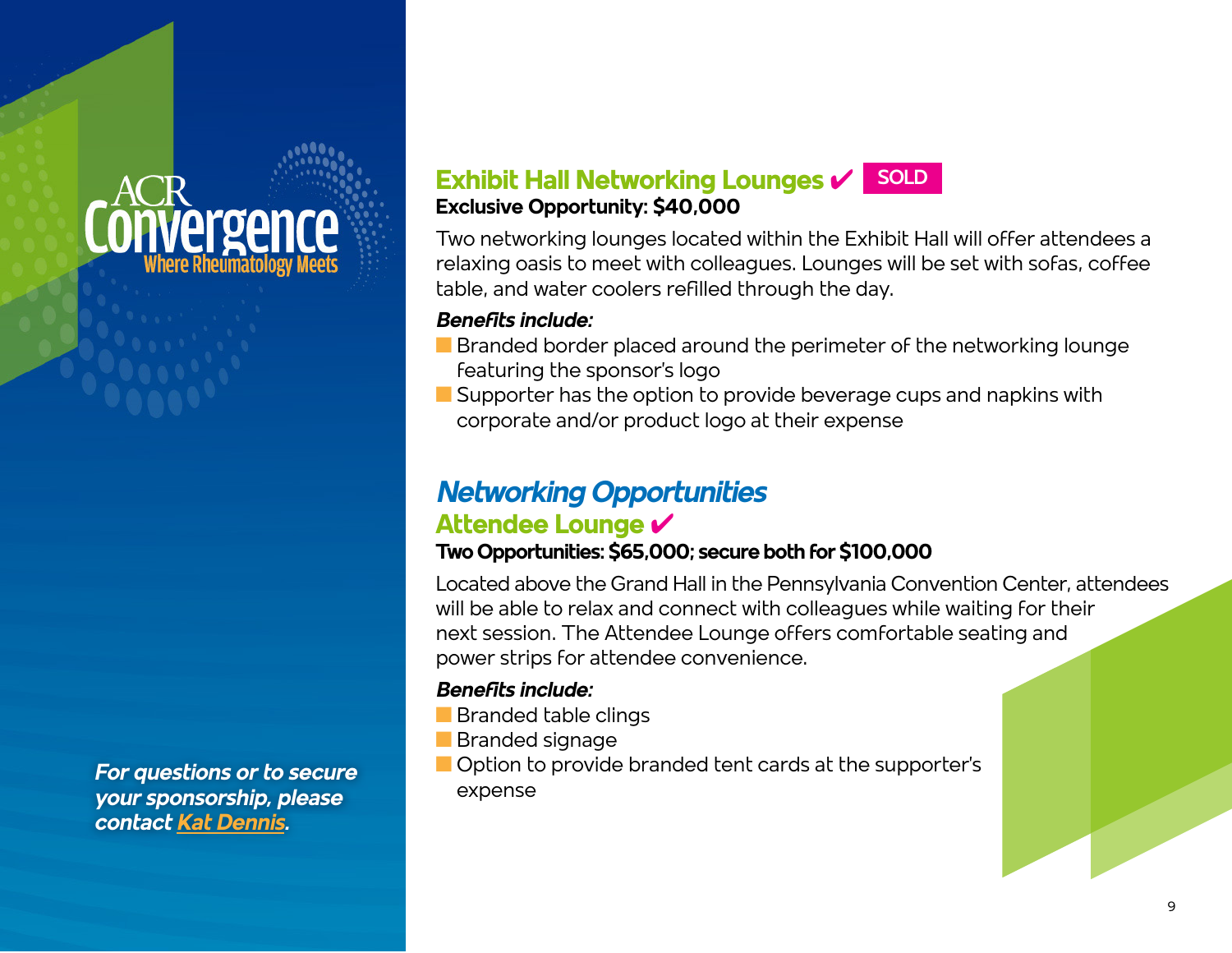*For questions or to secure your sponsorship, please contact [Kat Dennis.](mailto:kdennis%40rheumatology.org?subject=)*

# **Meeting Nooks NEW!**

#### **Multiple Opportunities: \$25,000 each; 4 of 6 available**

Attendees are always looking for areas to have one-on-one meetings, and these meeting nooks are the perfect place for networking. Offering seating for two and electrical connections, attendees will thank you for providing a comfortable meeting space. Six nooks will be placed throughout the convention center.

#### *Benefits include:*

 $\blacksquare$  Company or product branding on the outside of the nook

### **Seating Cube Pods** 4

#### **Exclusive Opportunity: \$55,000; 3 pods of 10 cubes**

Placed throughout the convention center in high-traffic locations, these pods double as seating areas and unique branding opportunities for increasing corporate and product awareness. A total of three pods of 10 cubes will be located within the convention center. Each cube includes a fabric cover that can have meeting messaging or branding on all sides.

#### *Benefits include:*

 $\blacksquare$  Company or branded advertising on each cube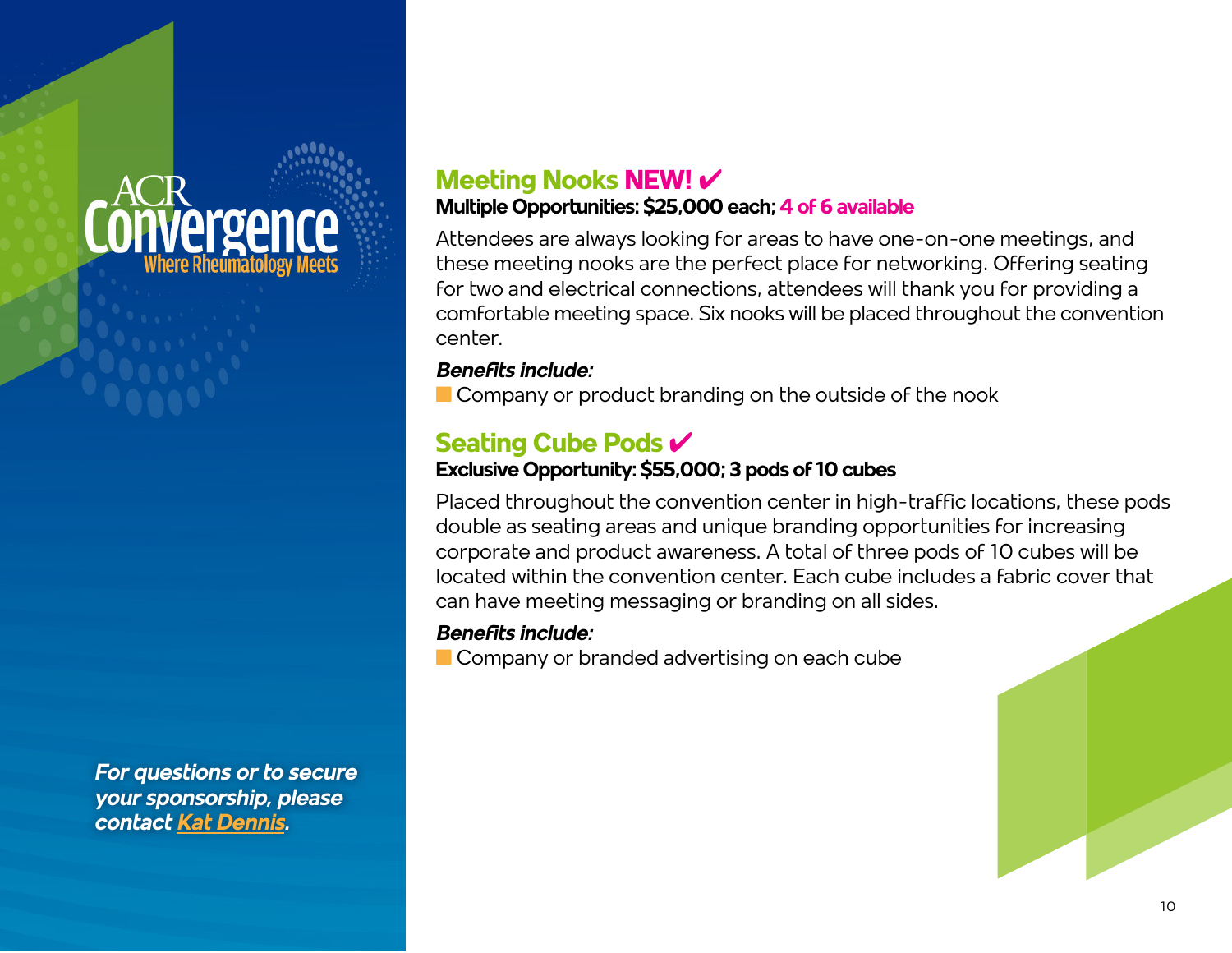# **Propr**

*For questions or to secure your sponsorship, please contact [Kat Dennis.](mailto:kdennis%40rheumatology.org?subject=)*

#### **Collaboration Workspace** 4 **Exclusive Opportunity: \$50,000**

Attendees have been asking for places to work and meet with colleagues. This workspace will be located in the convention center and will provide a quiet place for attendees to catch up on emails or meet with colleagues. The ACR will provide areas to charge laptops and devices as well as comfortable seating.

#### *Benefits include:*

 $\blacksquare$  Corporate or product branded messaging on signage in the workspace

#### **Interprofessional Team Networking Forum, Sunday, Nov. 13** 4 *Hosted by the ARP* **Exclusive Opportunity: \$20,000**

Diverse Discipline Day provides rheumatology professionals with the unique opportunity to connect with disciplines from around the globe in one room. Discussions promote innovation, address current challenges, and envision the future of rheumatology. Community, conversation, and perspective are at the heart of this event, making Diverse Discipline Day a must-attend event at ACR Convergence for rheumatology professionals.

- $\blacksquare$  Two company representatives are invited to attend
- $\blacksquare$  Corporate recognition will be provided on event signage and tabletop tent cards
- $\blacksquare$  Recognition from the podium during introductory remarks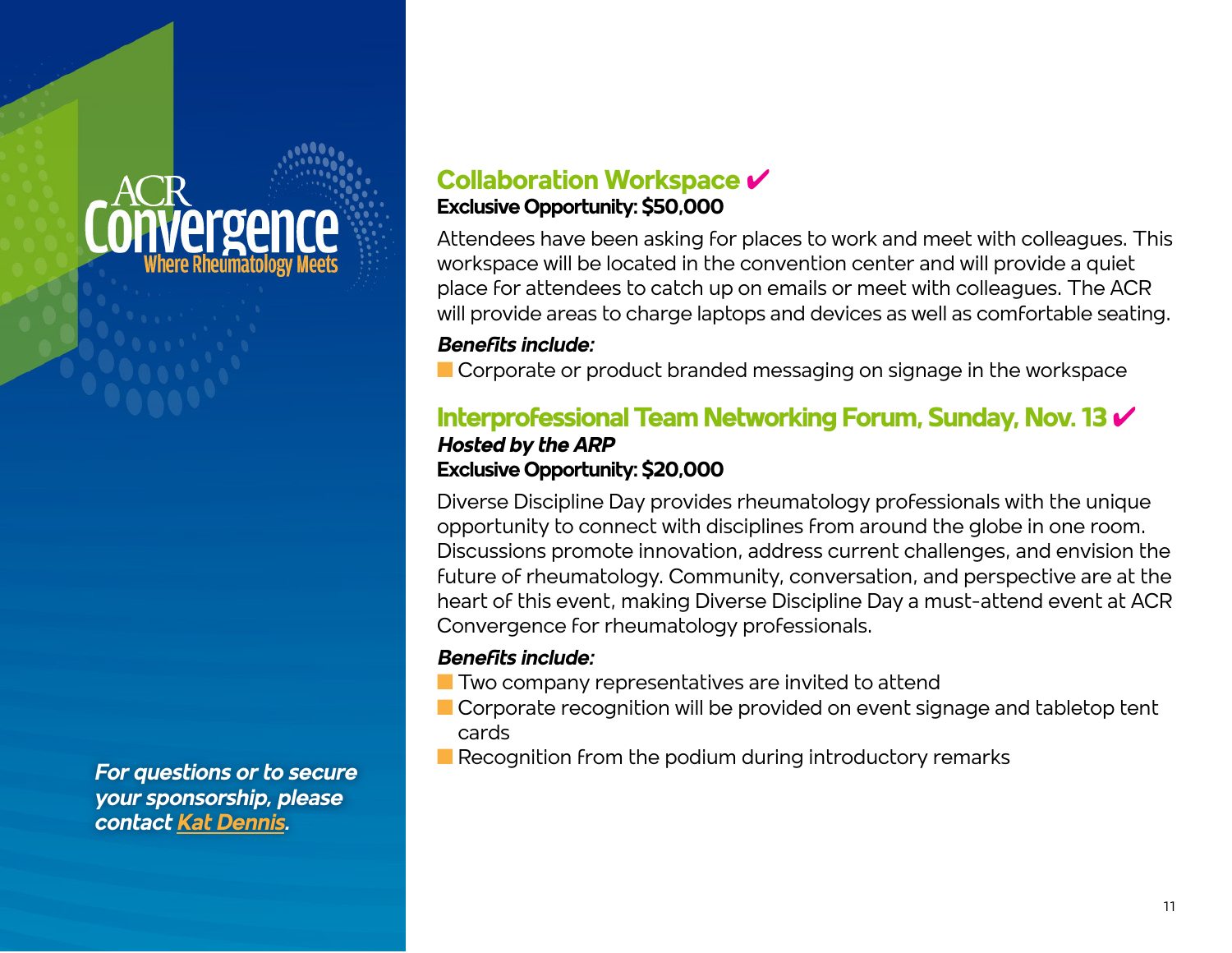# *ièrgence*

*For questions or to secure your sponsorship, please contact [Kat Dennis.](mailto:kdennis%40rheumatology.org?subject=)*

#### **Interprofessional Team Networking Forum, Monday, Nov. 14** *Hosted by the ARP* **Exclusive Opportunity: \$20,000**

Monday's Meet-Up continues to be one of the ARP's most highly rated sessions and provides a unique opportunity for your organization to support informal roundtable networking for rheumatology professionals around hot topics during ACR Convergence.

- $\blacksquare$  Two company representatives are invited to attend
- **n** Corporate recognition will be provided on event signage and tabletop tent cards
- $\blacksquare$  Recognition from the podium during introductory remarks

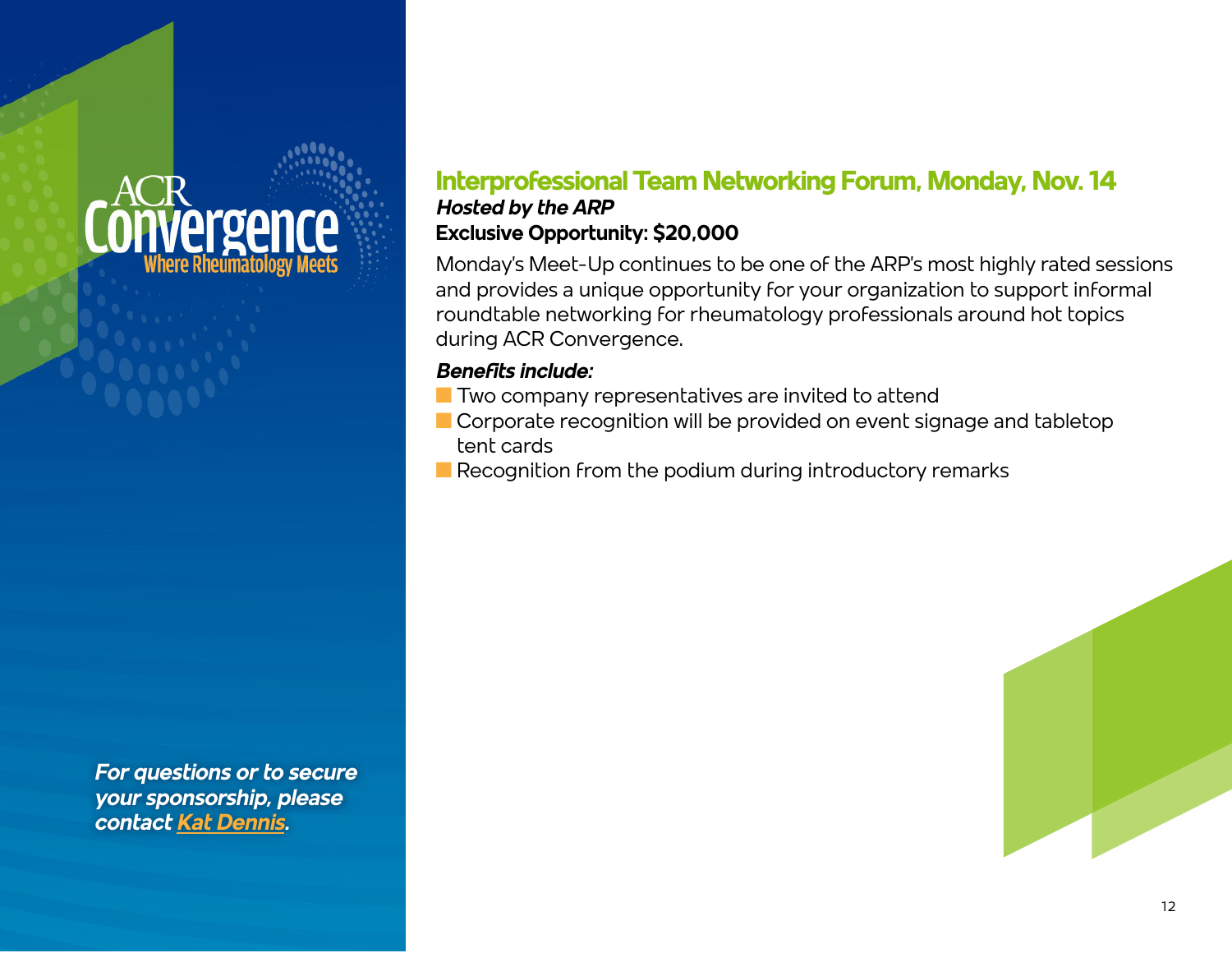# *rergence*

*For questions or to secure your sponsorship, please contact [Kat Dennis.](mailto:kdennis%40rheumatology.org?subject=)*

#### **Community Hubs Multiple Opportunities: \$75,000; 21 available**

ACR Convergence is large and serves a diverse group of professionals. Community Hubs are essential to providing a welcoming, inclusive space for these professionals to interact, learn, and share. Each Community Hub will be co-hosted by leaders in the field and include a mix of informal education and networking opportunities.

#### *Community Hubs will be part of the virtual meeting only.*

#### *Choose from one of the topics below (topics will be assigned on a first-come, first-served basis)*

- **n** Aging
- **n** Business of Rheumatology
- Cellular & Molecular Technologies
- $\blacksquare$  Crystal Arthritis
- $COVID-19$
- $\blacksquare$  Diversity, Equity, and Inclusion
- **Early Career**
- **n** Educators
- **n** Global Rheumatology
- **n** Interprofessional Team
- **Leadership**

- **Nirtual** 
	- $\Box$  Customized banner ad in the hub
	- $\Box$  Clickable link on the banner to your virtual exhibit booth
	- $\square$  Data on the number of clicks on the banner
	- $\square$  20-minute, prerecorded, sponsor-led discussion available on demand in the hub
- **Netabolic Bone**
- $\blacksquare$  Myositis
- **n** Osteoarthritis
- **Pediatrics**
- **n** Rheumatoid Arthritis
- **n** Scleroderma
- $\blacksquare$  Spondyloarthritis and Psoriatic Arthritis  $\boldsymbol{\checkmark}$
- **n** Systemic Lupus Erythematosus  $\checkmark$
- **N** Ultrasound
- $\blacksquare$  Vasculitis  $\blacktriangleright$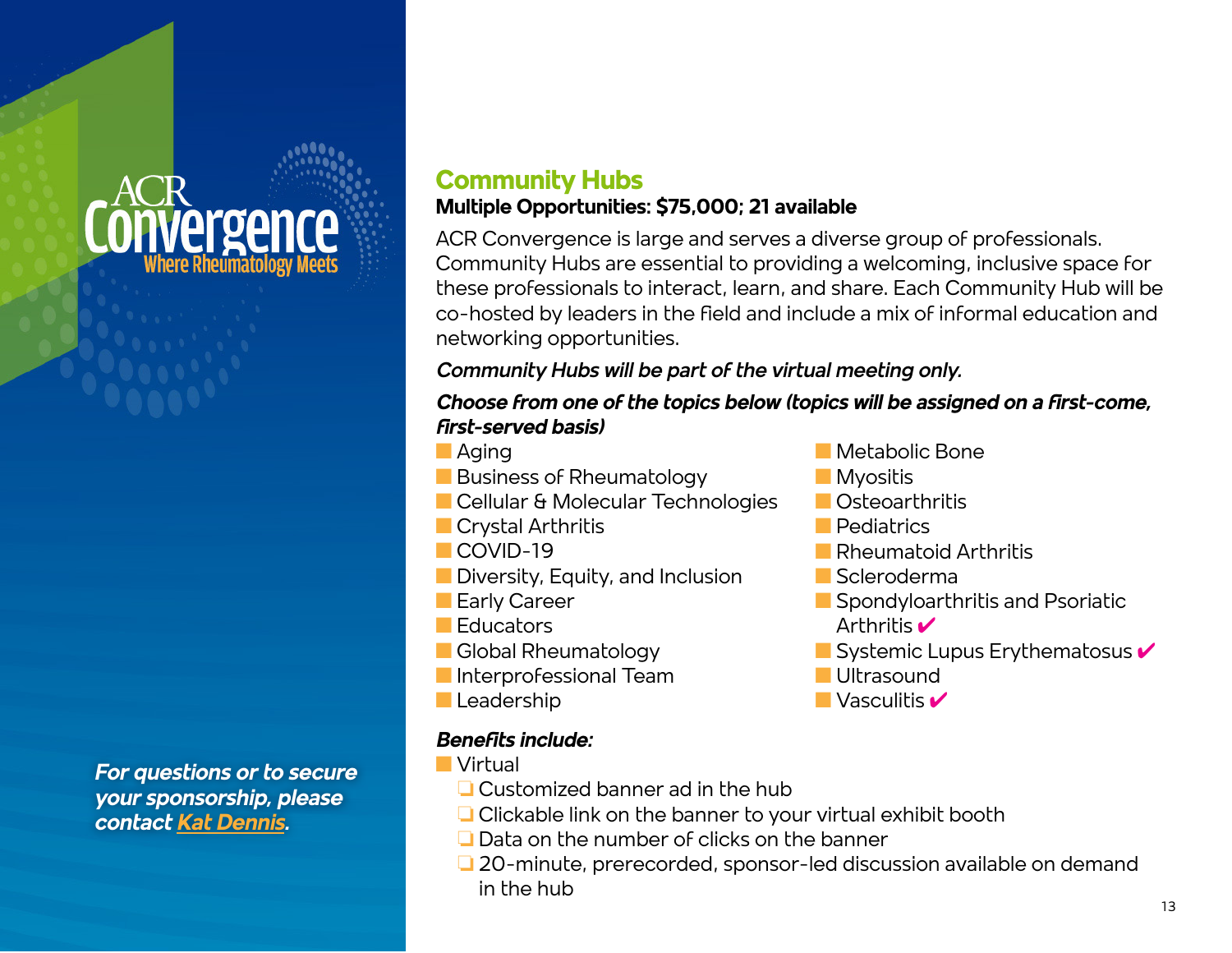# **Prgen**

*For questions or to secure your sponsorship, please contact [Kat Dennis.](mailto:kdennis%40rheumatology.org?subject=)*

### *Attendee Amenities* **Cell Phone MobileQube Kiosks** 4 **Exclusive Opportunity: \$50,000**

Spread out in three locations throughout the convention center, MobileQube kiosks provide portable charging "qubes" for standard mobile devices. Attendees will receive complimentary use of a "qube" for a 24-hour rental period.

#### *Benefits include:*

- **n** Complimentary attendee Qubes
- $\blacksquare$  Ability to display a static 1920 x 1080 png image on the top screen kiosk
- $\blacksquare$  Printing of sponsor information on the receipt

### **Hotel Key Cards**  $\boldsymbol{\mathsf{v}}$  **SOLD**

Exclusive Opportunity: \$75,000

Make an immediate and ongoing impression with an exclusive ad on the key cards distributed upon check-in at the hotel front desk. Sponsor will receive a list of hotels where the key cards will be distributed. Two key cards per room. Approximate quantity: 10,000.

#### *Benefits include:*

**n** Corporate logo, meeting messaging, and booth number printed on each card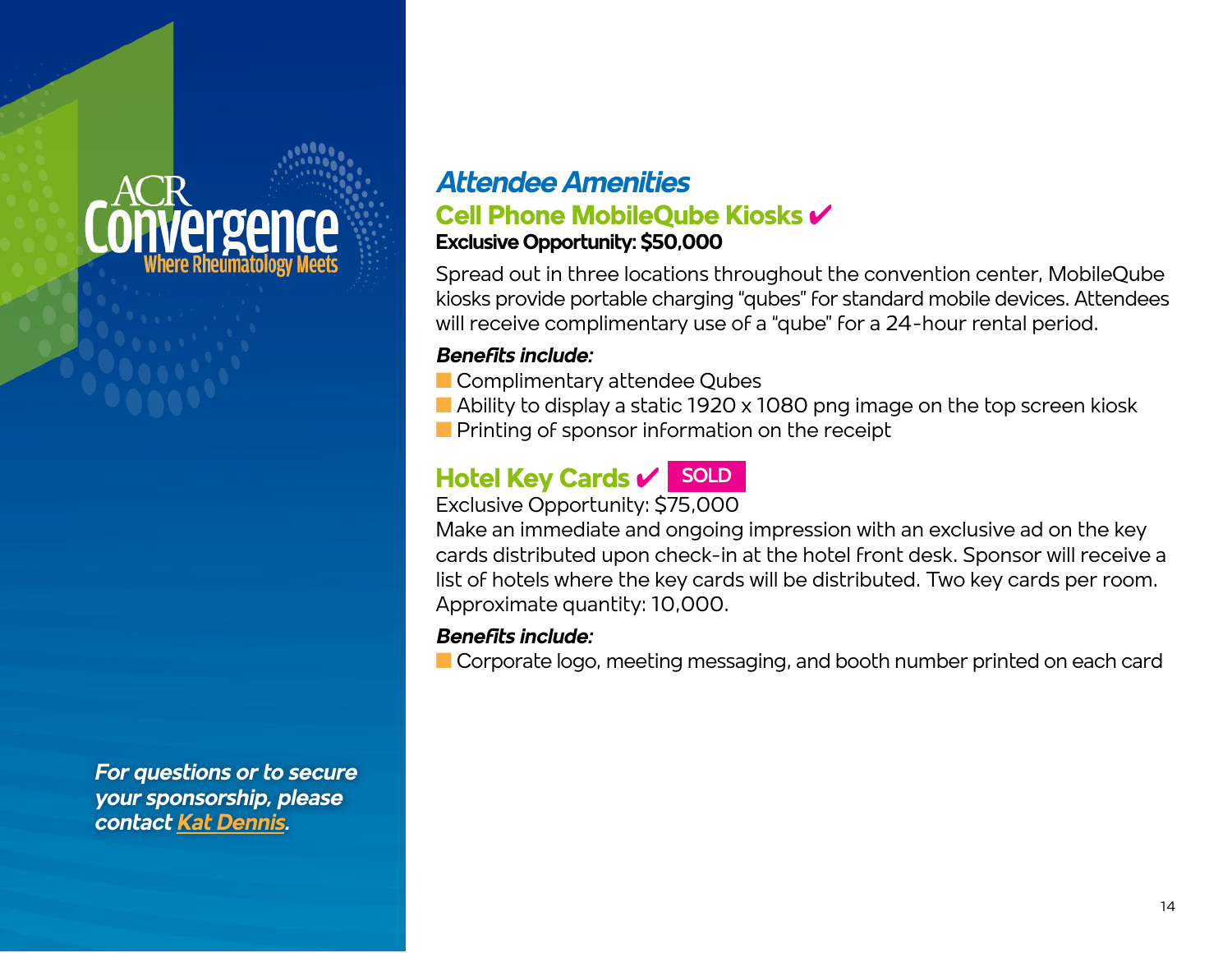*For questions or to secure your sponsorship, please contact [Kat Dennis.](mailto:kdennis%40rheumatology.org?subject=)*

### **Session Tracker** 4 **SOLD**

#### **Exclusive Opportunity: \$95,000; back cover position**

The Session Tracker features a variety of meeting information, including session information and key location and room details. This will be the only printed meeting publication provided at the time of registration and materials pickup.

#### *Benefits include:*

 $\blacksquare$  A four-page corporate or product listing on the back cover and previous pages for PI, as needed. (Specifications, placement, and final approval to be provided by the ACR.)

#### **Shuttle Buses** *(with bus banner option)*

#### **Exclusive Opportunity: \$100,000 plus \$10,000 per bus to wrap; \$5,000 per bus for interior stickers**

Complimentary shuttle bus service is a convenient and popular transportation option for attendees throughout the meeting. The supporter receives messaging, including logo on custom headrest covers, the option to display and loop messaging on shuttle TV (supporter to provide DVD), and recognition on busing schedules, printed materials, and signage. An external bus banner and interior stickers are also available to the supporter for an additional fee.

- **n** Custom headrest covers
- $\blacksquare$  Option to display and loop messaging on shuttle TV (supporter to provide DVD)
- $\blacksquare$  Recognition on busing schedules and signage
- Option to add external bus banners at \$10,000 per bus
- **NEW!** Option to add interior bus stickers at \$5,000 per bus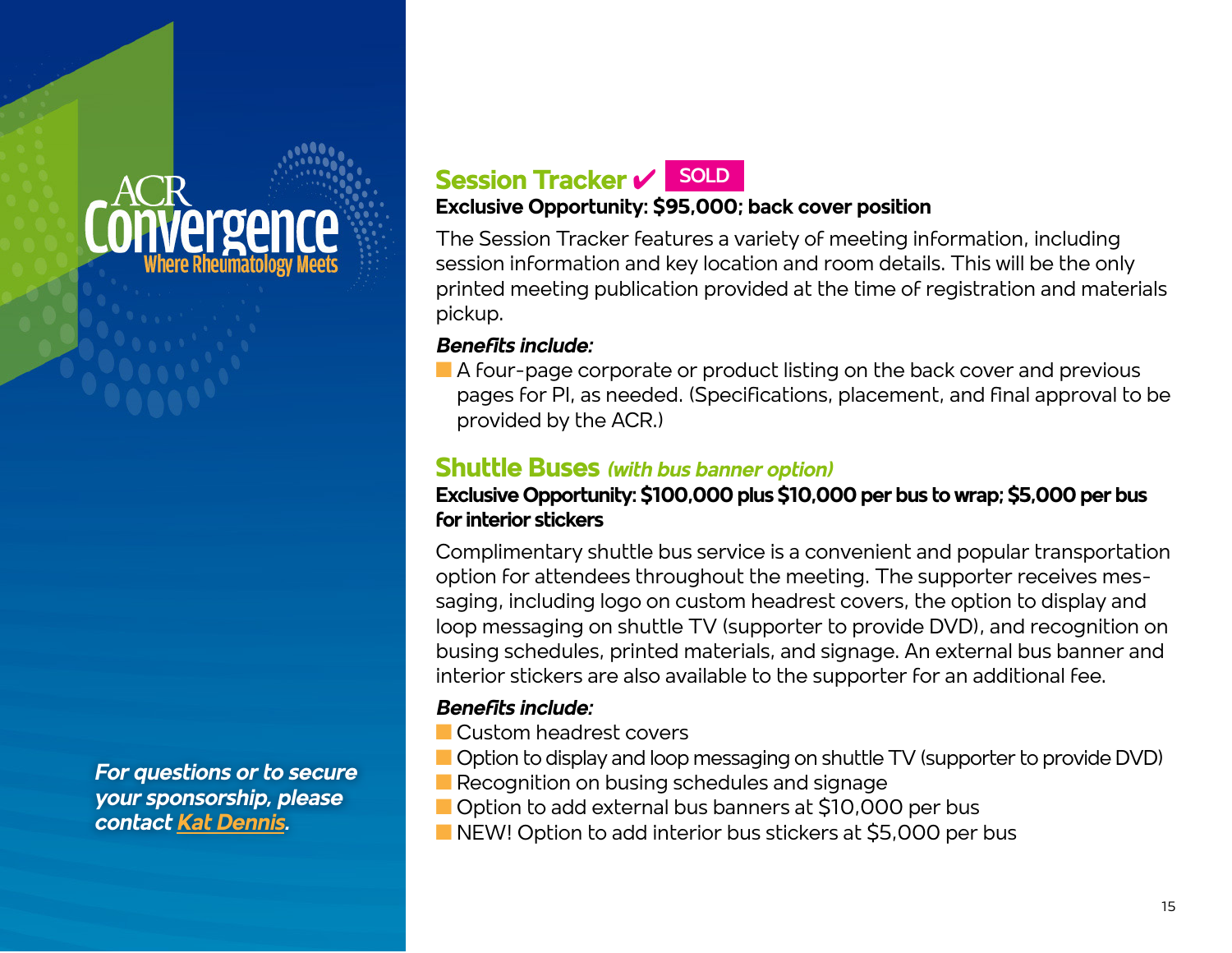# **rergence**

*For questions or to secure your sponsorship, please contact [Kat Dennis.](mailto:kdennis%40rheumatology.org?subject=)*

#### **Wayfinders NEW!**  $\checkmark$  **SOLD Exclusive Opportunity: \$80,000**

Send attendees in your direction through sponsorship of these new interactive displays. Six kiosks located throughout the convention center will aid attendees in navigating the meeting while putting your product front and center.

#### *Navigation features:*

- $\blacksquare$  Interactive exhibit and convention center maps
- $\blacksquare$  Multi-level route mapping
- $\blacksquare$  Exhibitor listings with descriptions
- $\blacksquare$  Session schedules and details

#### *Benefits include:*

- **n** Branded kiosk signage
- n Screensaver advertisement
- **n** Sidebar tower advertisement
- **n** Booth highlight on interactive floor plan

# **Wi-Fi Sponsorship** 4 **SOLD**

#### **Exclusive Opportunity: \$75,000**

Used by attendees throughout the course of the meeting, this is an excellent way to maximize exposure for your company. Corporate branding only.

- $\blacksquare$  Network ID name to include sponsor name
- App alert reminding attendees to connect to Wi-Fi with a "Sponsored by" tagline
- Signage throughout the convention center with Wi-Fi Network ID and sponsor acknowledgement
- Recognition in the Session Tracker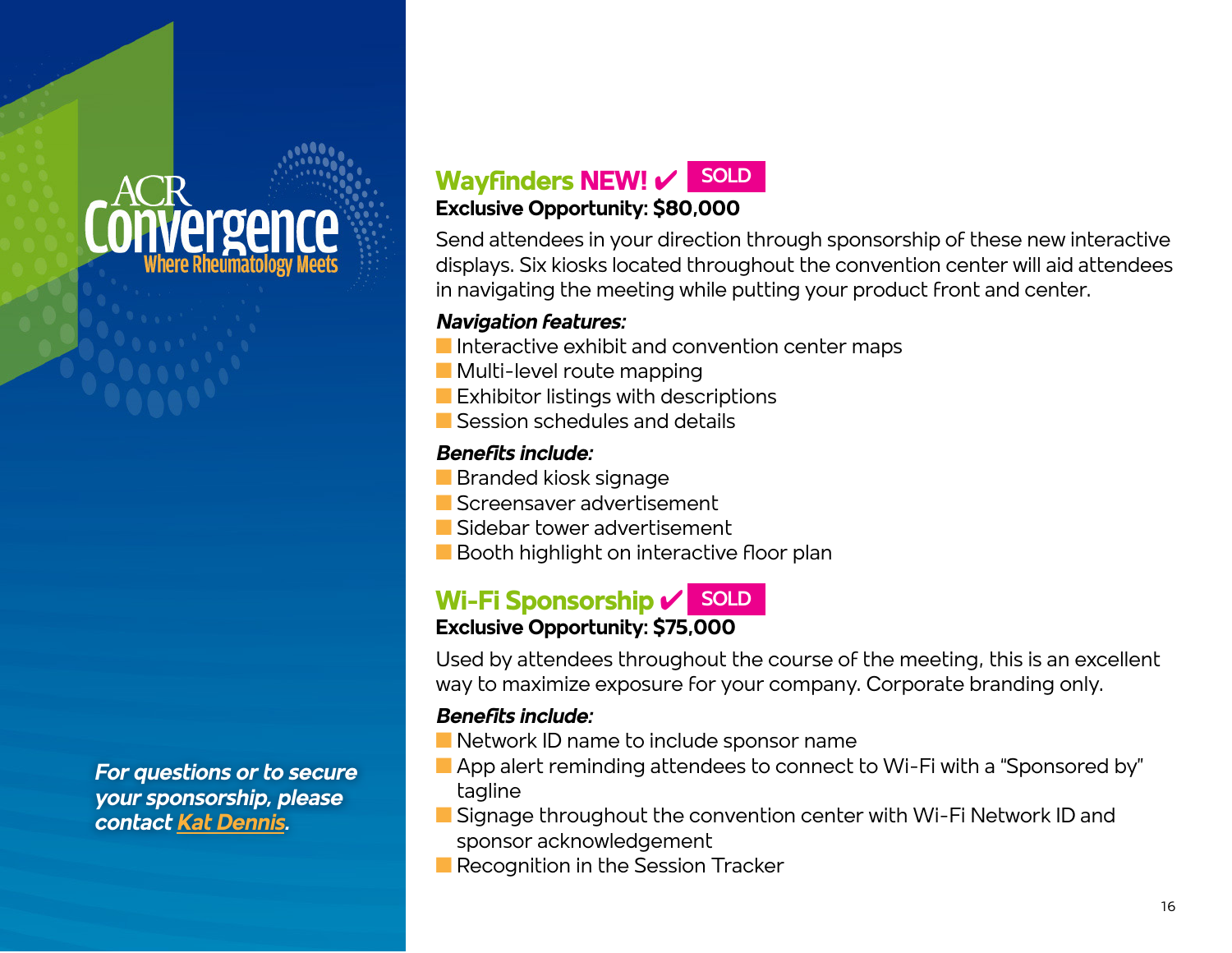*For questions or to secure your sponsorship, please contact [Kat Dennis.](mailto:kdennis%40rheumatology.org?subject=)*

#### **Mobile Event App Sponsorship** 4 **ALL 3 SOLD**

**Multiple Opportunities: \$72,000; 3 packages available**

The mobile event app is a tool that every attendee at the meeting will want to download to ensure that they have all the latest meeting information at their fingertips. The event app is where attendees will go to navigate their way through the meeting and ask questions during sessions.

#### *Benefits include:*

- $\blacksquare$  One rotating banner ad to be placed at the top of the dashboard and on the virtual meeting platform (clicks on banner ad open to your exhibitor profile)
- $\blacksquare$  Complimentary enhanced exhibitor listing
- **n Logo recognition on the Exhibit Hall floorplan**

 $\blacksquare$  Company listing at the top of the exhibitor list (alphabetical for app supporters)

### *App Upgrade Opportunities* **Mobile App Promotional Alert** 4 **8 of 10 Opportunities Available: \$25,000 per alert**

Promotional alerts push your message out to meeting attendees throughout the meeting. Use alerts to drive traffic to your exhibit or industry event. Alerts will be sent in the mobile app and in the virtual meeting platform.

#### *Benefits include:*

 $\blacksquare$  One promotional alert sent through the meeting app

**n** Metrics on the number sent